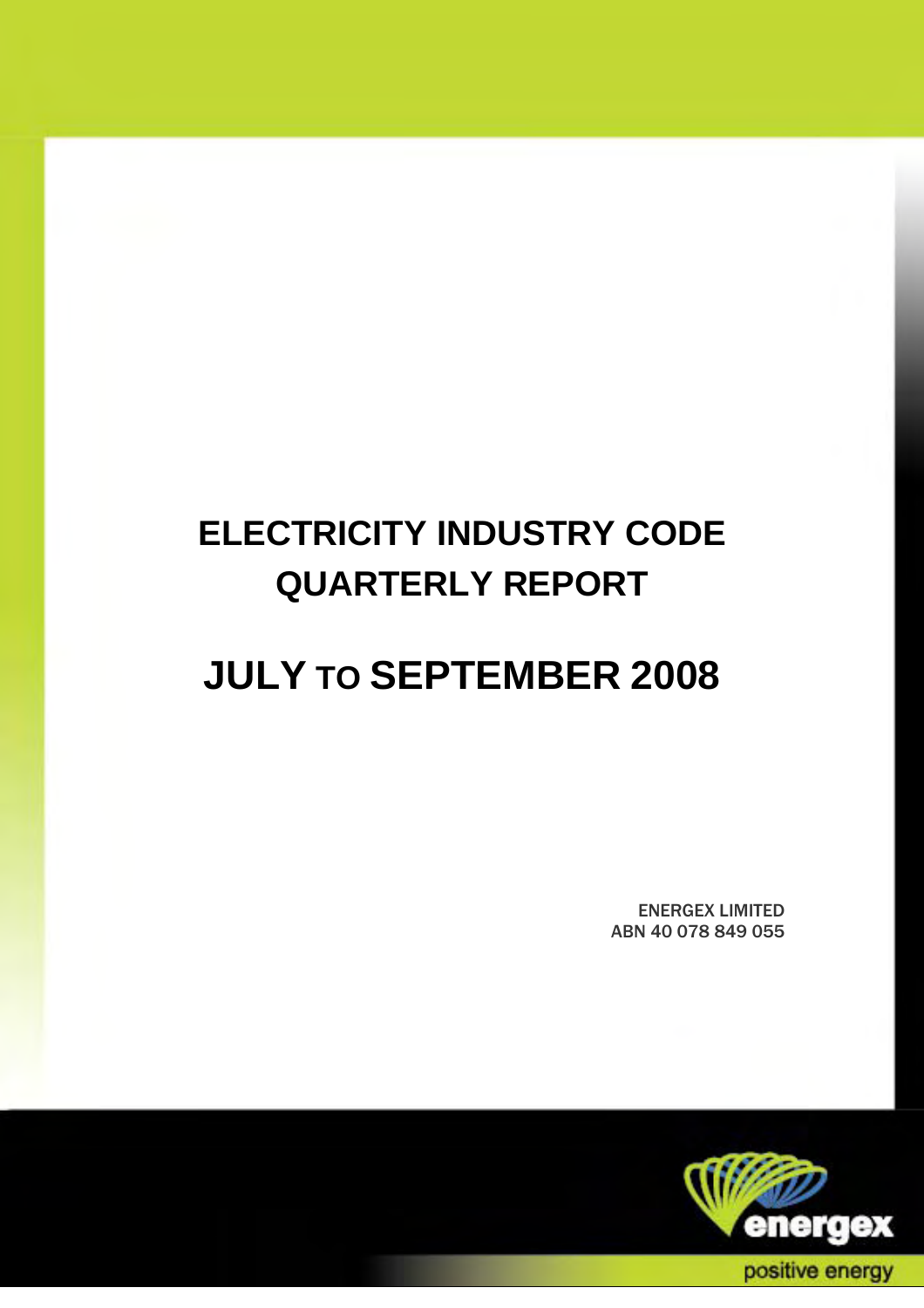

## **TABLE OF CONTENTS**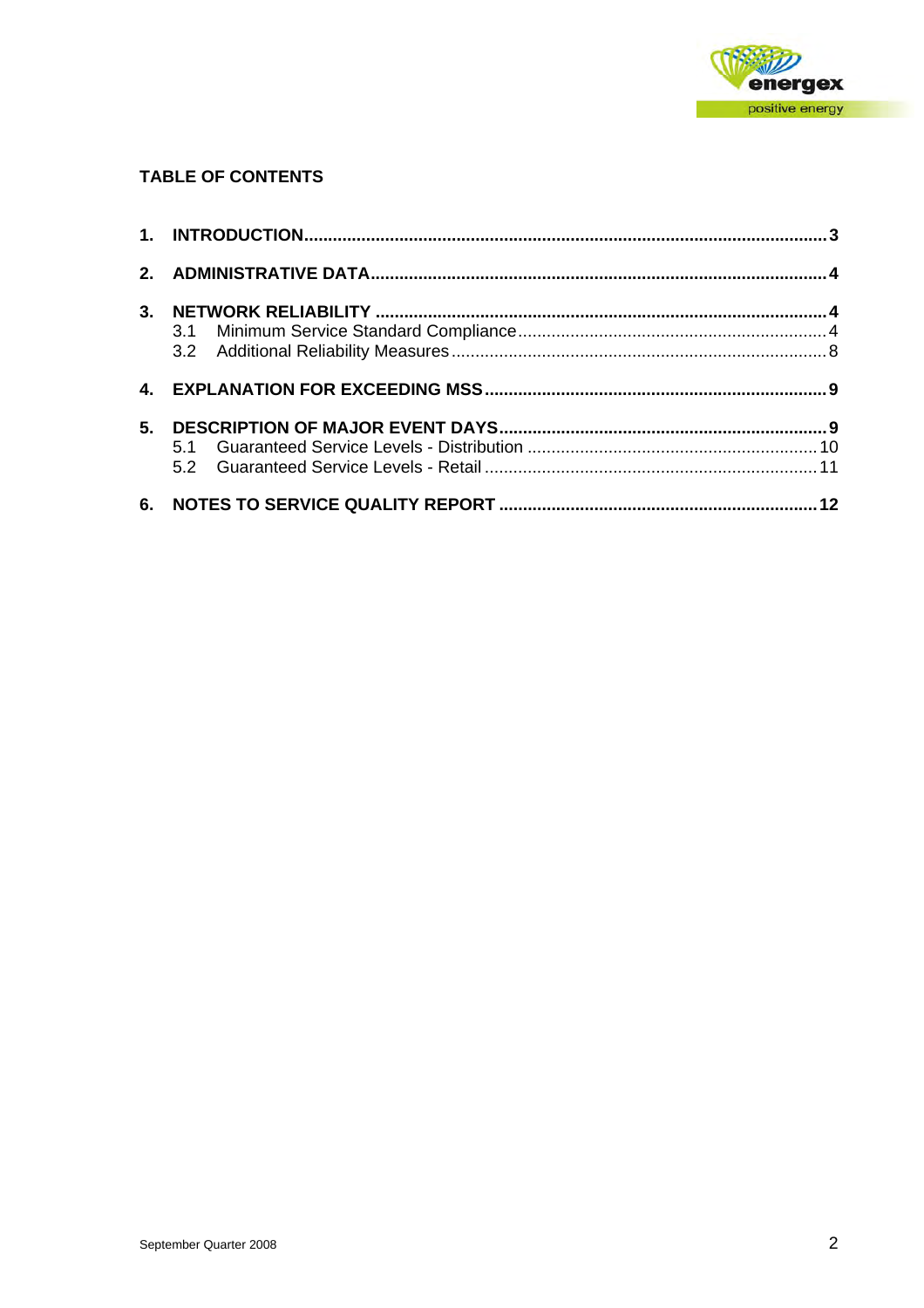

## <span id="page-2-0"></span>**1. INTRODUCTION**

In response to the recommendations from the Electricity Distribution Service Delivery (EDSD – also referred to as the Sommerville Report) inquiry, the Queensland Government introduced the Queensland Electricity Industry Code ("Industry Code") under the *Electricity Act 1994* in January 2005.

Section 2.6.2 of the Industry Code requires Queensland's distribution entities to submit to the QCA a report within two months of the end of each quarter detailing the following:

- i. compliance with minimum service standards outlined in clause 2.4 of the Industry Code, including:
	- (a) performance against the SAIDI and SAIFI limits, by feeder type, including those interruptions listed in clause 2.4.3 of the Industry Code;
	- (b) performance against the SAIDI and SAIFI limits, by feeder type, excluding those interruptions listed in clause 2.4.3 of the Industry Code;
	- (c) details of the interruptions excluded under clause 2.4.3, including the number of minutes and interruptions excluded by feeder type and category of exclusion;
	- (d) description of any major event days; and
	- (e) the explanation of reasons for the distribution entity exceeding (where applicable) those minimum service standards and proposals to improve performance;
- ii. compliance with the guaranteed service levels (GSL), including:
	- (a) the number of GSL payments given by category and the amount of such rebates;
	- (b) the number of GSL payment claims by category; and
	- (c) the number of rejected GSL payment claims by category; and
- iii. any other matter reasonably notified by the QCA.

The reported information is for the period July to September 2008 and the financial year to date figures as at the end of September 2008.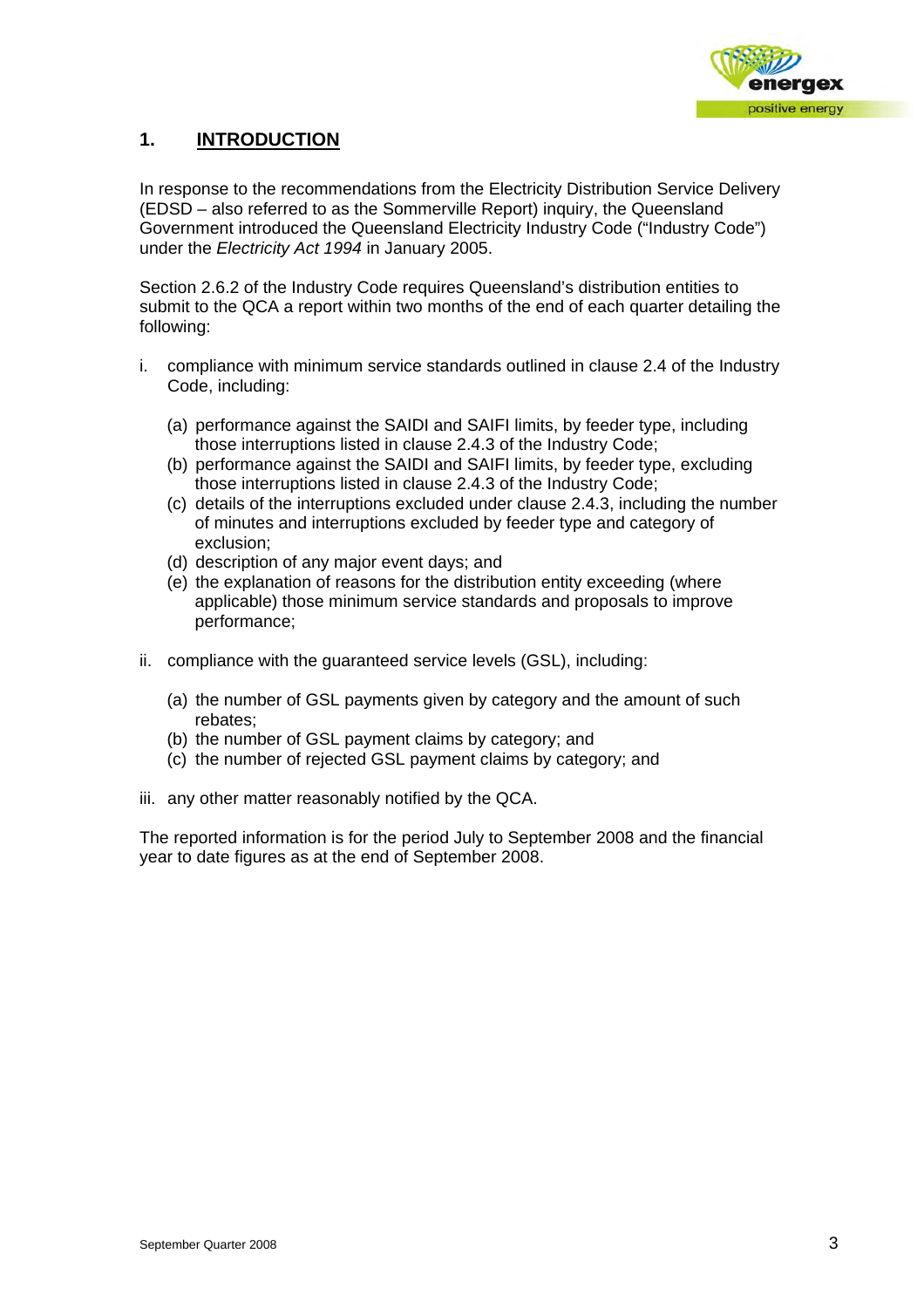

### **2. ADMINISTRATIVE DATA**

| <b>Measure</b>                               | Units | Value                  |
|----------------------------------------------|-------|------------------------|
| <b>Distribution Network Service Provider</b> | name  | <b>ENERGEX Limited</b> |
| First day of reporting period                | date  | 01-07-2008             |
| Last day of reporting period                 | date  | 30-09-2008             |

## **3. NETWORK RELIABILITY[1](#page-3-1)**

## **3.1 Minimum Service Standard Compliance**

| <b>Measure</b>                                                        | <b>September Quarter 2008</b> | <b>Financial year to date</b> | <b>MSS</b><br>2008-09 |
|-----------------------------------------------------------------------|-------------------------------|-------------------------------|-----------------------|
| <b>System Average Interruption Duration Index (SAIDI) - (minutes)</b> |                               |                               |                       |
| Total (Including Exclusions & Major Event Days <sup>2</sup> )         | 24.169                        | 24.169                        |                       |
| Central business district                                             | 0.770                         | 0.770                         |                       |
| Urban                                                                 | 17.955                        | 17.955                        |                       |
| Short rural                                                           | 40.424                        | 40.424                        |                       |
| Long rural                                                            | na                            | na                            |                       |
| <b>Generation &amp; Transmission</b>                                  | 0.000                         | 0.000                         |                       |
| Central business district                                             | 0.000                         | 0.000                         |                       |
| Urban                                                                 | 0.000                         | 0.000                         |                       |
| Short rural                                                           | 0.000                         | 0.000                         |                       |
| Long rural                                                            | na                            | na                            |                       |

<sup>1</sup> Results effective as at 19 November 2008. The reliability statistics include single loss of supply events as required under the Code's definition of an interruption. Calculated reliability measures have been rounded.<br><sup>2</sup> This reliability statistic is an everall patually pumber

<span id="page-3-2"></span><span id="page-3-1"></span><span id="page-3-0"></span>This reliability statistic is an overall network number i.e. is a weighted summation of the reliability results for CBD, Urban and Short Rural components of ENERGEX's network.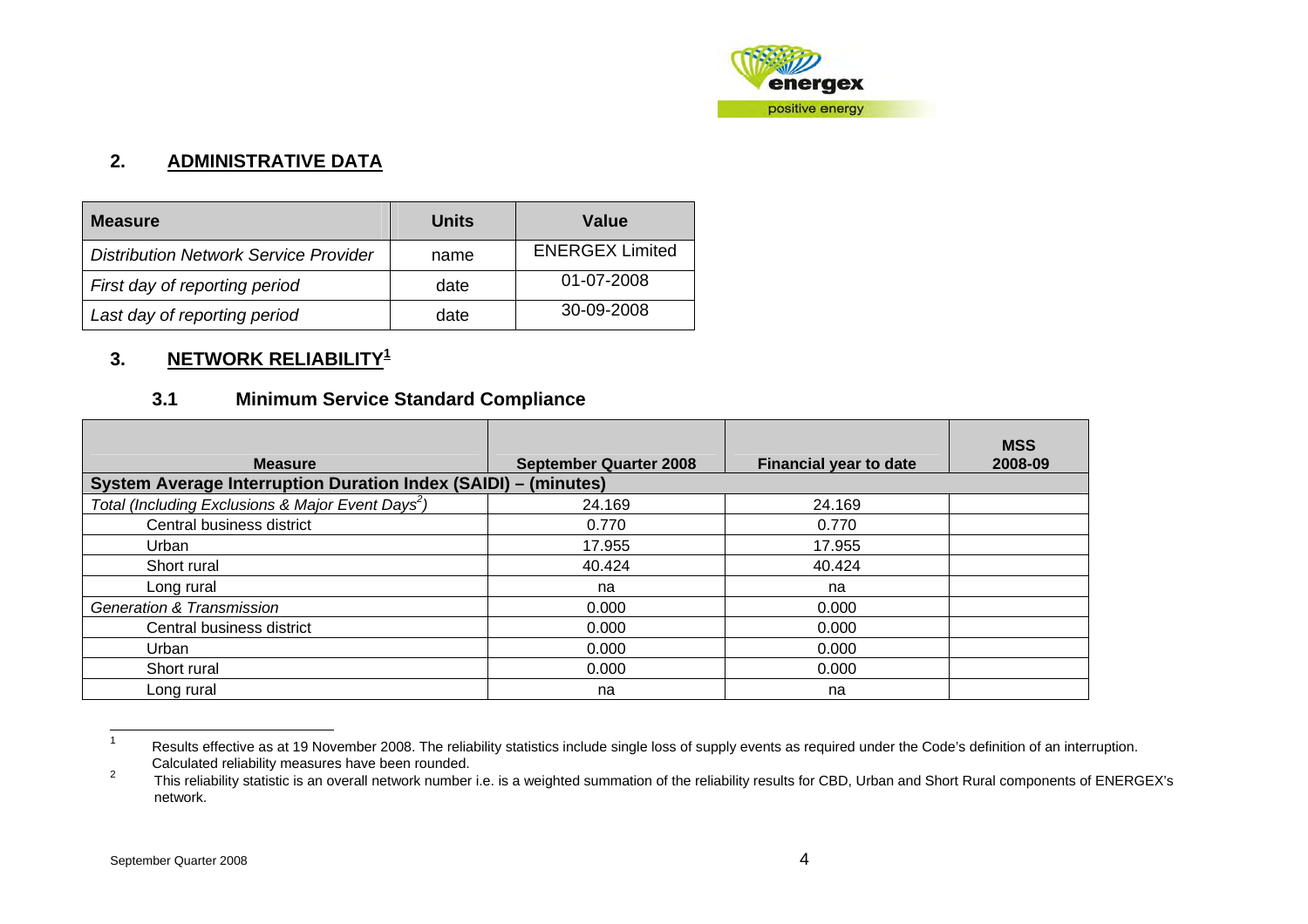

| <b>Measure</b>                            | <b>September Quarter 2008</b> | <b>Financial year to date</b> | <b>MSS</b><br>2008-09 |
|-------------------------------------------|-------------------------------|-------------------------------|-----------------------|
| NEMMCO direction                          | 0.000                         | 0.000                         |                       |
| Central business district                 | 0.000                         | 0.000                         |                       |
| Urban                                     | 0.000                         | 0.000                         |                       |
| Short rural                               | 0.000                         | 0.000                         |                       |
| Long rural                                | na                            | na                            |                       |
| Automatic load shedding                   | 0.000                         | 0.000                         |                       |
| Central business district                 | 0.000                         | 0.000                         |                       |
| Urban                                     | 0.000                         | 0.000                         |                       |
| Short rural                               | 0.000                         | 0.000                         |                       |
| Long rural                                | na                            | na                            |                       |
| <b>Customer Caused Interruptions</b>      | 0.005                         | 0.005                         |                       |
| Central business district                 | 0.000                         | 0.000                         |                       |
| Urban                                     | 0.005                         | 0.005                         |                       |
| Short rural                               | 0.003                         | 0.003                         |                       |
| Long rural                                | na                            | na                            |                       |
| Authorised Interruption for Public Safety | 0.000                         | 0.000                         |                       |
| Central business district                 | 0.000                         | 0.000                         |                       |
| Urban                                     | 0.000                         | 0.000                         |                       |
| Short rural                               | 0.000                         | 0.000                         |                       |
| Long rural                                | na                            | na                            |                       |
| <b>Major Event Days</b>                   | 0.000                         | 0.000                         |                       |
| Central business district                 | 0.000                         | 0.000                         |                       |
| Urban                                     | 0.000                         | 0.000                         |                       |
| Short rural                               | 0.000                         | 0.000                         |                       |
| Long rural                                | na                            | na                            |                       |
| <b>Total exclusions</b>                   | 0.005                         | 0.005                         |                       |
| Central business district                 | 0.000                         | 0.000                         |                       |
| Urban                                     | 0.005                         | 0.005                         |                       |
| Short rural                               | 0.003                         | 0.003                         |                       |
| Long rural                                | na                            | na                            |                       |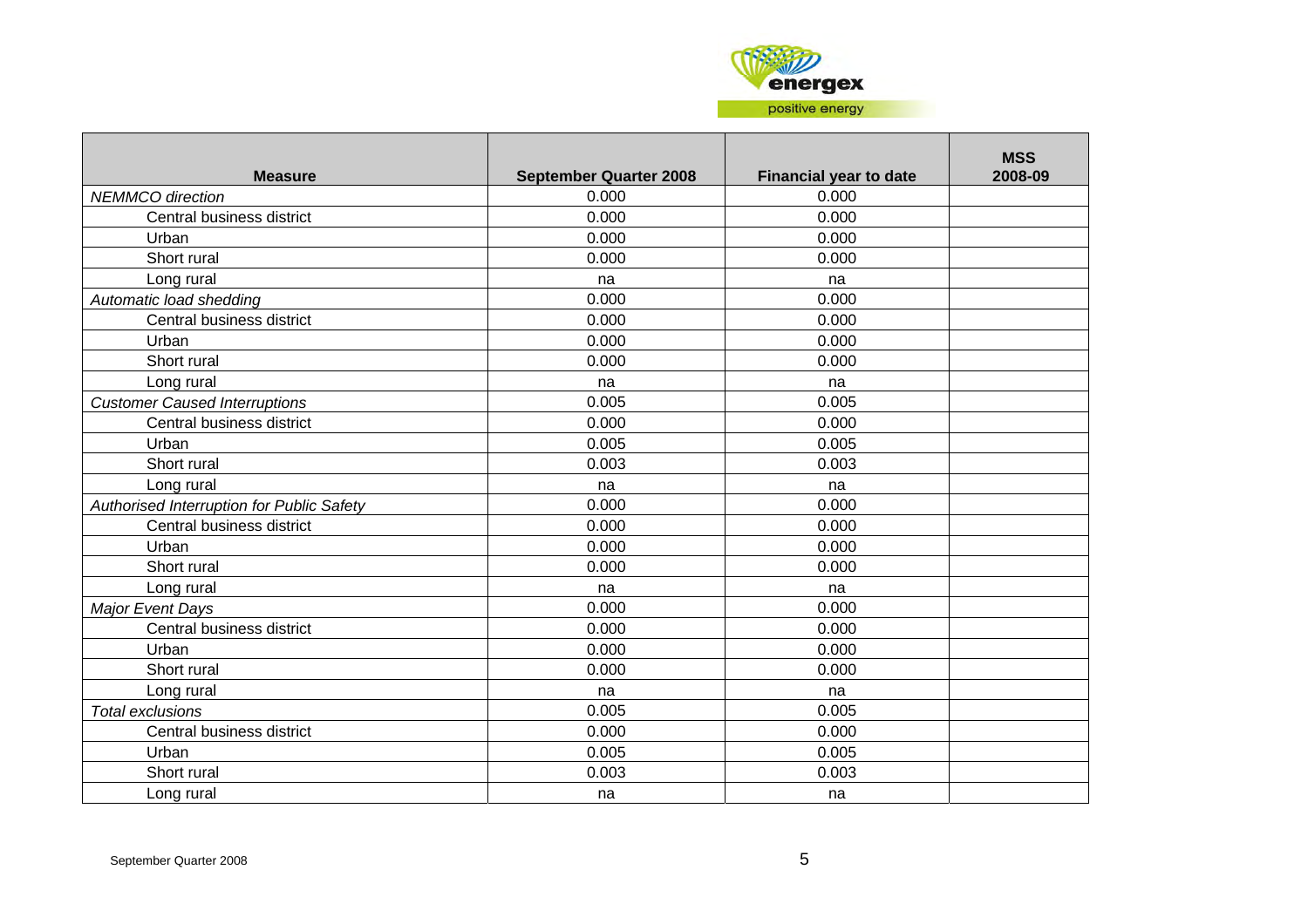

| <b>Measure</b>                                                 | <b>September Quarter 2008</b> | <b>Financial year to date</b> | <b>MSS</b><br>2008-09 |
|----------------------------------------------------------------|-------------------------------|-------------------------------|-----------------------|
| <b>Distribution system</b>                                     | 24.164                        | 24.164                        | na                    |
| Central business district                                      | 0.770                         | 0.770                         | 20                    |
| Urban                                                          | 17.949                        | 17.949                        | 122                   |
| Short rural                                                    | 40.421                        | 40.421                        | 232                   |
| Long rural                                                     | na                            | na                            | na                    |
| System Average Interruption Frequency Index (SAIFI) - (number) |                               |                               |                       |
| Total (Including Exclusions & Major Event Days <sup>3</sup> )  | 0.302                         | 0.302                         |                       |
| Central business district                                      | 0.025                         | 0.025                         |                       |
| Urban                                                          | 0.214                         | 0.214                         |                       |
| Short rural                                                    | 0.530                         | 0.530                         |                       |
| Long rural                                                     | na                            | na                            |                       |
| <b>Generation &amp; Transmission</b>                           | 0.000                         | 0.000                         |                       |
| Central business district                                      | 0.000                         | 0.000                         |                       |
| Urban                                                          | 0.000                         | 0.000                         |                       |
| Short rural                                                    | 0.000                         | 0.000                         |                       |
| Long rural                                                     | na                            | na                            |                       |
| <b>NEMMCO</b> direction                                        | 0.000                         | 0.000                         |                       |
| Central business district                                      | 0.000                         | 0.000                         |                       |
| Urban                                                          | 0.000                         | 0.000                         |                       |
| Short rural                                                    | 0.000                         | 0.000                         |                       |
| Long rural                                                     | na                            | na                            |                       |
| Automatic load shedding                                        | 0.000                         | 0.000                         |                       |
| Central business district                                      | 0.000                         | 0.000                         |                       |
| Urban                                                          | 0.000                         | 0.000                         |                       |
| Short rural                                                    | 0.000                         | 0.000                         |                       |
| Long rural                                                     | na                            | na                            |                       |
| <b>Customer Caused Interruptions</b>                           | 0.000                         | 0.000                         |                       |

<span id="page-5-0"></span><sup>3</sup> This reliability statistic is an overall network number i.e. is a weighted summation of the reliability results for CBD, Urban and Short Rural components of ENERGEX's network.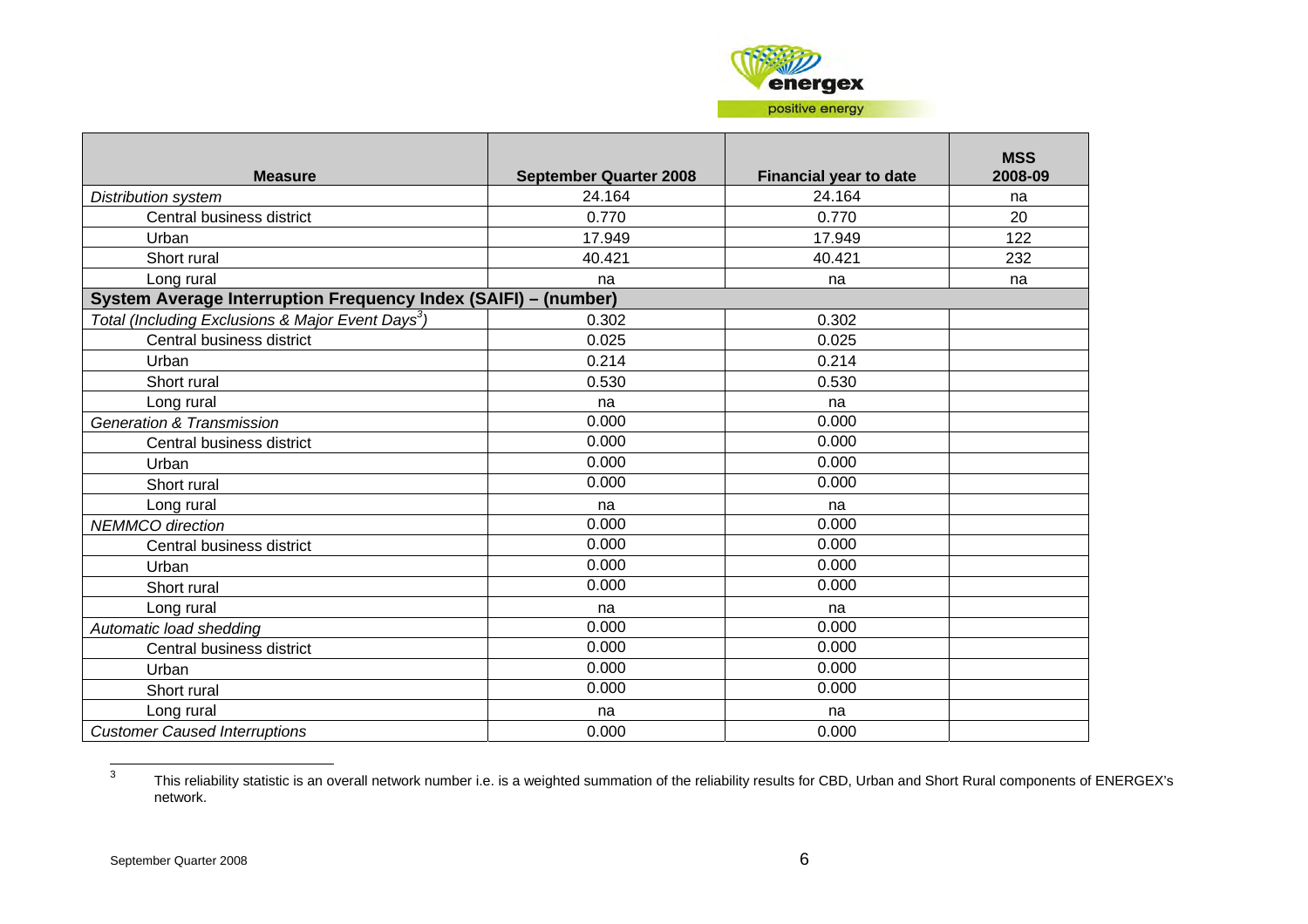

| <b>Measure</b>                            | <b>September Quarter 2008</b> | <b>Financial year to date</b> | <b>MSS</b><br>2008-09 |
|-------------------------------------------|-------------------------------|-------------------------------|-----------------------|
| Central business district                 | 0.000                         | 0.000                         |                       |
| Urban                                     | 0.000                         | 0.000                         |                       |
| Short rural                               | 0.000                         | 0.000                         |                       |
| Long rural                                | na                            | na                            |                       |
| Authorised Interruption for Public Safety | 0.000                         | 0.000                         |                       |
| Central business district                 | 0.000                         | 0.000                         |                       |
| Urban                                     | 0.000                         | 0.000                         |                       |
| Short rural                               | 0.000                         | 0.000                         |                       |
| Long rural                                | na                            | na                            |                       |
| Major Event Days                          | 0.000                         | 0.000                         |                       |
| Central business district                 | 0.000                         | 0.000                         |                       |
| Urban                                     | 0.000                         | 0.000                         |                       |
| Short rural                               | 0.000                         | 0.000                         |                       |
| Long rural                                | na                            | na                            |                       |
| <b>Total exclusions</b>                   | 0.000                         | 0.000                         |                       |
| Central business district                 | 0.000                         | 0.000                         |                       |
| Urban                                     | 0.000                         | 0.000                         |                       |
| Short rural                               | 0.000                         | 0.000                         |                       |
| Long rural                                | na                            | na                            |                       |
| <b>Distribution system</b>                | 0.302                         | 0.302                         | na                    |
| Central business district                 | 0.025                         | 0.025                         | 0.33                  |
| Urban                                     | 0.214                         | 0.214                         | 1.43                  |
| Short rural                               | 0.530                         | 0.530                         | 2.56                  |
| Long rural                                | na                            | na                            | na                    |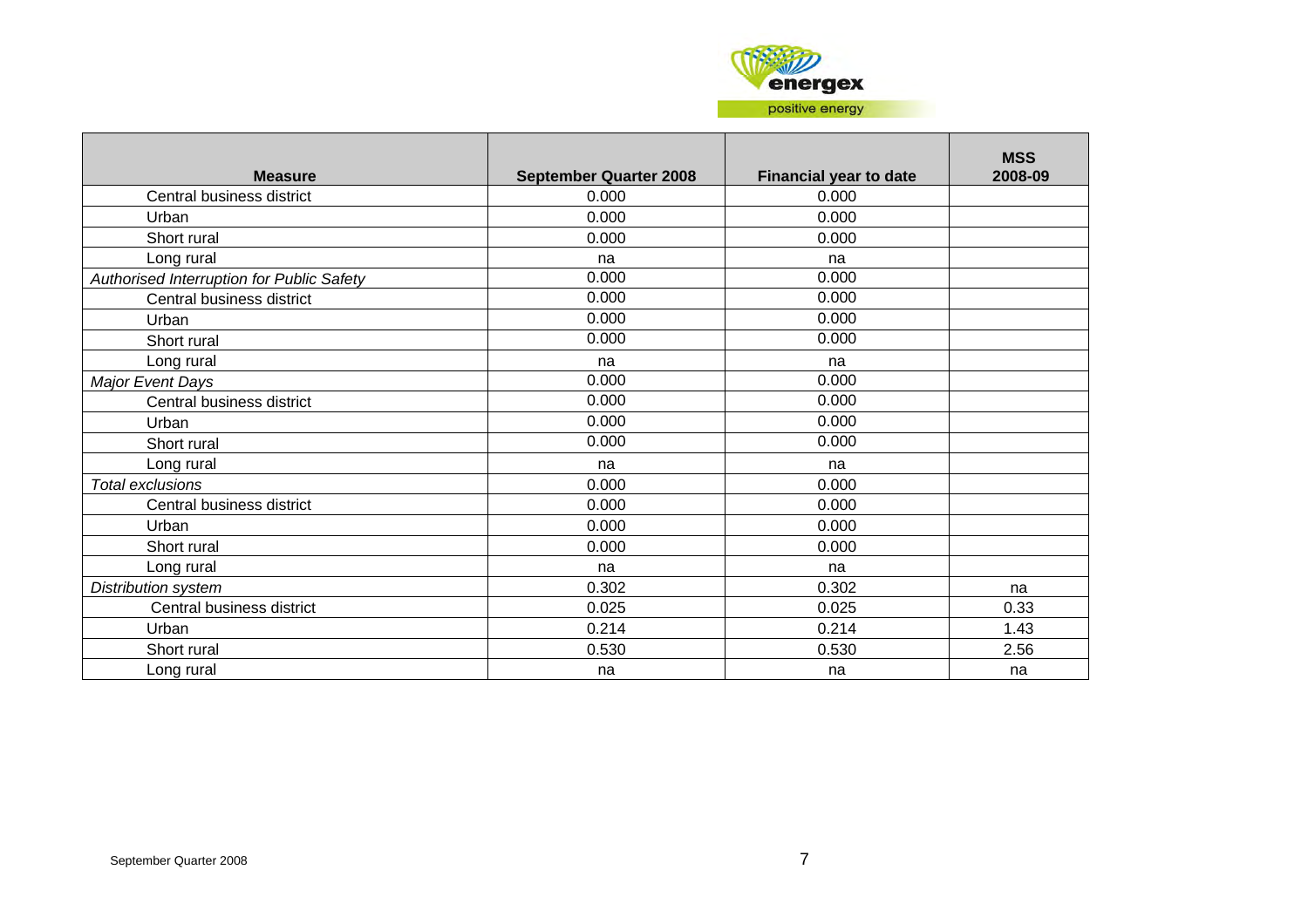

## **3.2 Additional Reliability Measures**

<span id="page-7-0"></span>

|                                  |              |                                                        | September 2008 Quarter                                | <b>Year to Date</b>                                                                                             |        |  |
|----------------------------------|--------------|--------------------------------------------------------|-------------------------------------------------------|-----------------------------------------------------------------------------------------------------------------|--------|--|
| <b>Measure</b>                   | <b>Units</b> | <b>Value</b><br>(before removal of<br>excluded events) | <b>Value</b><br>(after removal of<br>excluded events) | <b>Value</b><br><b>Value</b><br>(before removal of<br>(after removal of<br>excluded events)<br>excluded events) |        |  |
|                                  |              |                                                        | System Average Interruption Duration Index (SAIDI)    |                                                                                                                 |        |  |
| Planned<br>Distribution system   | minutes      | 5.577                                                  | 5.577                                                 | 5.577                                                                                                           | 5.577  |  |
| <b>CBD</b>                       | minutes      | 0.000                                                  | 0.000                                                 | 0.000                                                                                                           | 0.000  |  |
| Urban                            | minutes      | 4.506                                                  | 4.506                                                 | 4.506                                                                                                           | 4.506  |  |
| <b>Short Rural</b>               | minutes      | 8.397                                                  | 8.397                                                 | 8.397                                                                                                           | 8.397  |  |
| Long Rural                       | minutes      | na                                                     | na                                                    | na                                                                                                              | na     |  |
| Unplanned<br>Distribution system | minutes      | 18.592                                                 | 18.587                                                | 18.592                                                                                                          | 18.587 |  |
| <b>CBD</b>                       | minutes      | 0.770                                                  | 0.770                                                 | 0.770                                                                                                           | 0.770  |  |
| Urban                            | minutes      | 13.448                                                 | 13.443                                                | 13.448                                                                                                          | 13.443 |  |
| <b>Short Rural</b>               | minutes      | 32.028                                                 | 32.024                                                | 32.028                                                                                                          | 32.024 |  |
| Long Rural                       | minutes      | na                                                     | na                                                    | na                                                                                                              | na     |  |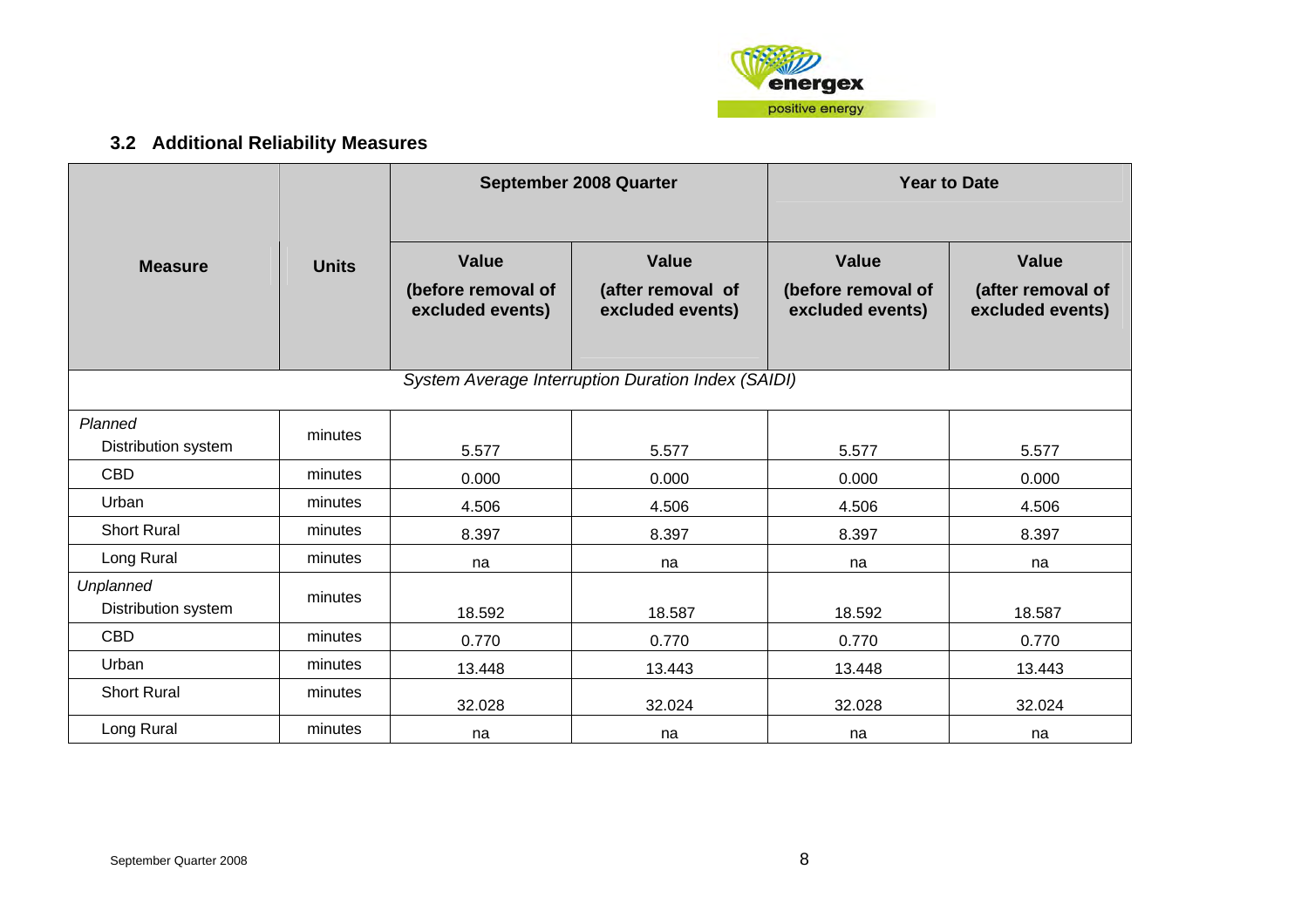

| System Average Interruption Frequency Index (SAIFI) |        |       |       |       |       |  |  |
|-----------------------------------------------------|--------|-------|-------|-------|-------|--|--|
| Planned                                             |        |       |       |       |       |  |  |
| Distribution system                                 | number | 0.019 | 0.019 | 0.019 | 0.019 |  |  |
| <b>CBD</b>                                          | number | 0.000 | 0.000 | 0.000 | 0.000 |  |  |
| Urban                                               | number | 0.016 | 0.016 | 0.016 | 0.016 |  |  |
| <b>Short Rural</b>                                  | number | 0.028 | 0.028 | 0.028 | 0.028 |  |  |
| Long Rural                                          | number | na    | na    | na    | na    |  |  |
| Unplanned<br>Distribution system                    | number | 0.282 | 0.282 | 0.282 | 0.282 |  |  |
| <b>CBD</b>                                          | number | 0.025 | 0.025 | 0.025 | 0.025 |  |  |
| Urban                                               | number | 0.199 | 0.198 | 0.199 | 0.198 |  |  |
| <b>Short Rural</b>                                  | number | 0.501 | 0.501 | 0.501 | 0.501 |  |  |
| Long Rural                                          | number | na    | na    | na    | na    |  |  |

### **4. EXPLANATION FOR EXCEEDING MSS**

| <b>Explanation</b> | <b>Exceeded MSS</b> |
|--------------------|---------------------|
| Not applicable     |                     |

## **5. DESCRIPTION OF MAJOR EVENT DAYS**

<span id="page-8-0"></span>

| <b>Description of Events</b> | <b>Date</b> |
|------------------------------|-------------|
| No recorded events           |             |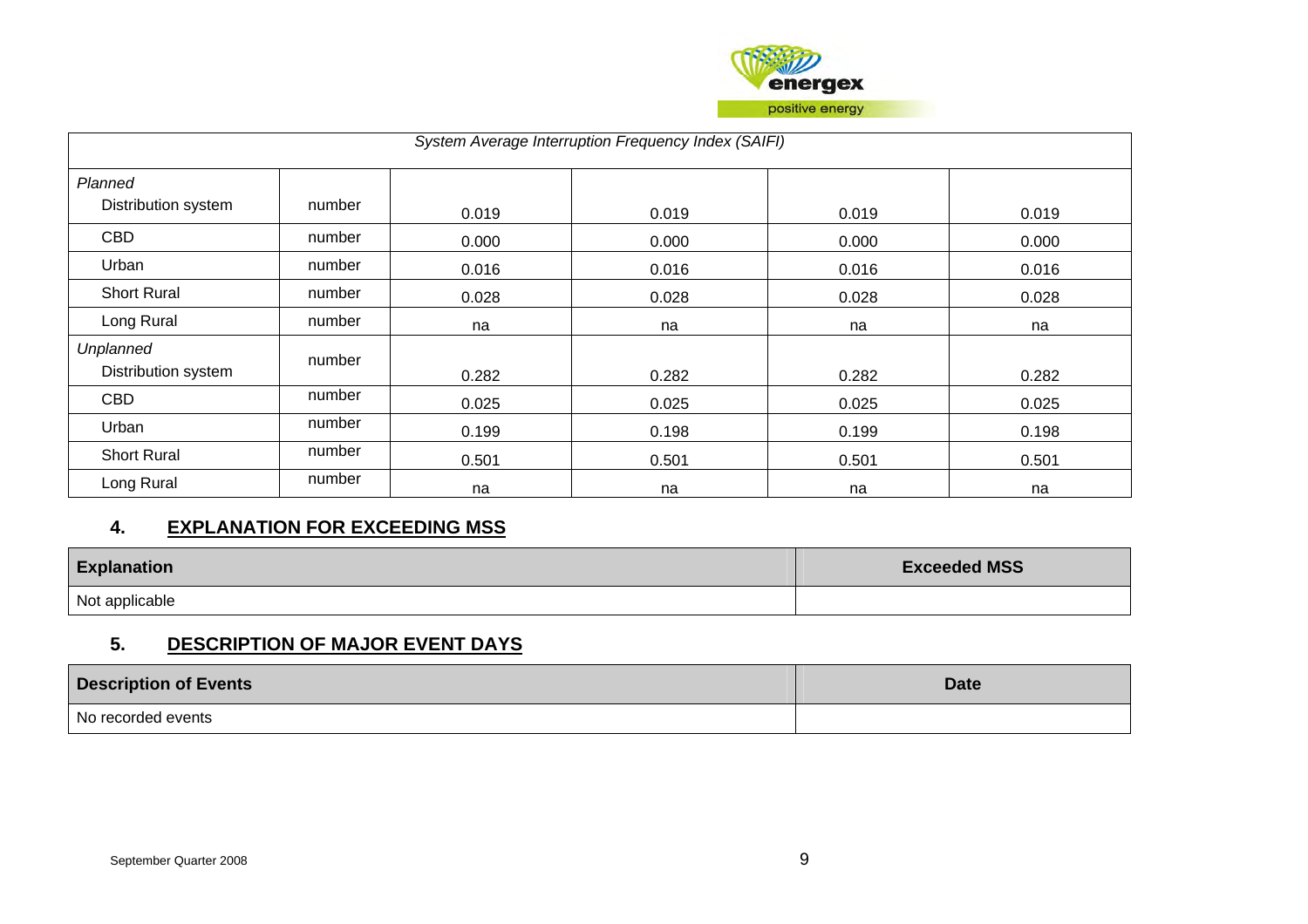

#### **5.1 Guaranteed Service Levels - Distribution**

<span id="page-9-0"></span>

| <b>GSL Description</b>                                                                       | <b>No. of Claims</b><br><b>Paid for</b><br><b>Period</b> | Total \$'s<br><b>Paid for</b><br><b>Period</b> | <b>No of Claims</b><br>Rejected<br>for Period | <b>Cumulative No. of</b><br><b>Claims for financial</b><br><b>YTD</b> | <b>Cumulative \$'s</b><br><b>Paid for financial</b><br><b>YTD</b> | <b>Cumulative No of</b><br><b>Claims Rejected</b><br>for financial YTD |
|----------------------------------------------------------------------------------------------|----------------------------------------------------------|------------------------------------------------|-----------------------------------------------|-----------------------------------------------------------------------|-------------------------------------------------------------------|------------------------------------------------------------------------|
| <b>Non notification Planned</b><br><b>Interruption - Business</b><br>$(GSL = $50)$           | 0                                                        | 0                                              |                                               | 0                                                                     | 0                                                                 |                                                                        |
| <b>Non notification Planned</b><br>Interruption -<br><b>Residential</b><br>$(GSL = $20)$     | 6                                                        | 120                                            |                                               | 6                                                                     | 120                                                               | 1                                                                      |
| <b>New Connection -</b><br><b>Failure to Complete</b><br>$(GSL = $40/day$ late) <sup>i</sup> | 2,246                                                    | 464,280                                        | 56                                            | 2,246                                                                 | 464,280                                                           | 56                                                                     |
| <b>Wrongful Disconnection</b><br>$(GSL = $100)$                                              | 30                                                       | 3,000                                          | 1                                             | 30                                                                    | 3,000                                                             | 1                                                                      |
| <b>Failure to Reconnect</b><br>$(GSL = $40/day$ late)                                        | 3                                                        | 480                                            | 0                                             | 3                                                                     | 480                                                               | $\mathbf 0$                                                            |
| Hot Water Complaint -<br><b>Failure to attend</b><br>$(GSL = $40/day$ late)                  | 0                                                        | $\mathsf 0$                                    |                                               | 0                                                                     | $\mathbf 0$                                                       | 1                                                                      |
| <b>Missed Scheduled</b><br><b>Appointment</b><br>$(GSL = $40)$                               | 6                                                        | 240                                            | 0                                             | 6                                                                     | 240                                                               | 0                                                                      |
| <b>Reliability - interruption</b><br>duration<br>$(GSL = $80)$                               |                                                          | 80                                             |                                               |                                                                       | 80                                                                | 1                                                                      |
| <b>Reliability - interruption</b><br>frequency<br>$(GSL = $80)$                              | $\Omega$                                                 | $\Omega$                                       | 0                                             | 0                                                                     | 0                                                                 | $\Omega$                                                               |
| Total:                                                                                       | 2,292                                                    | 468,200                                        | 61                                            | 2,292                                                                 | 468,200                                                           | 61                                                                     |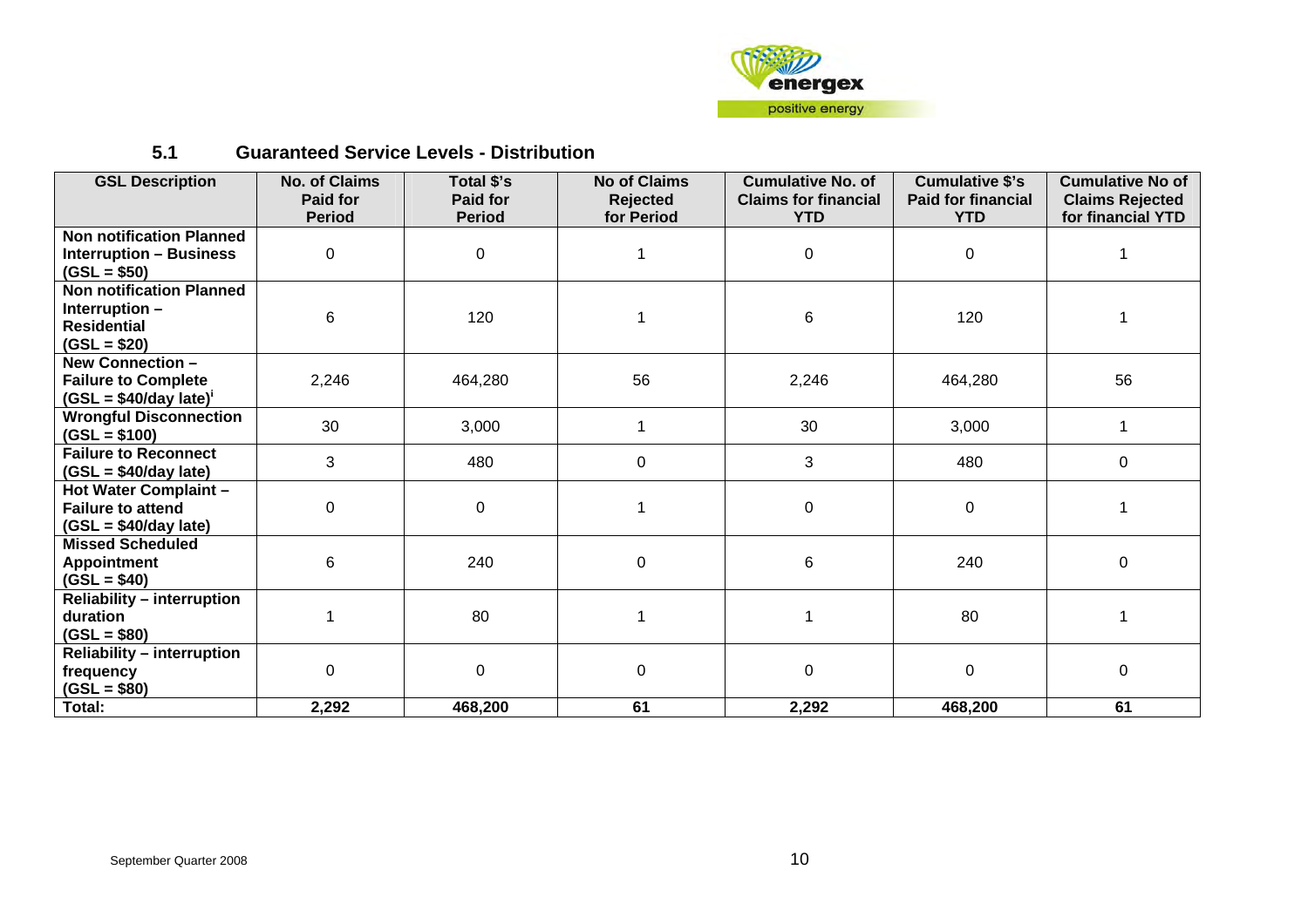

## **5.2 Guaranteed Service Levels - Retail[ii](#page-11-2)**

<span id="page-10-0"></span>

| <b>GSL Description</b>                                                             | <b>No. of Claims</b><br><b>Paid for</b><br><b>Period</b> | Total \$'s<br>Paid for<br><b>Period</b> | <b>No of Claims</b><br><b>Rejected</b><br>for Period | <b>Cumulative No. of</b><br><b>Claims for financial</b><br><b>YTD</b> | <b>Cumulative \$'s</b><br><b>Paid for financial</b><br><b>YTD</b> | <b>Cumulative No of</b><br><b>Claims Rejected</b><br>for financial YTD |
|------------------------------------------------------------------------------------|----------------------------------------------------------|-----------------------------------------|------------------------------------------------------|-----------------------------------------------------------------------|-------------------------------------------------------------------|------------------------------------------------------------------------|
| <b>Non notification Planned</b><br><b>Interruption - Business</b>                  | 0                                                        | 0                                       | $\mathbf 0$                                          | 0                                                                     | 0                                                                 | 0                                                                      |
| $(GSL = $50)$<br><b>Non notification Planned</b><br>Interruption -                 |                                                          |                                         |                                                      |                                                                       |                                                                   |                                                                        |
| <b>Residential</b><br>$(GSL = $20)$                                                | $\mathbf 0$                                              | $\mathbf 0$                             | $\pmb{0}$                                            | 0                                                                     | $\mathbf 0$                                                       | $\pmb{0}$                                                              |
| <b>New Connection -</b><br><b>Failure to Complete</b><br>$(GSL = $40/day$ late)    | 8                                                        | 640                                     | $\pmb{0}$                                            | 8                                                                     | 640                                                               | $\mathbf 0$                                                            |
| <b>Wrongful Disconnection</b><br>$(GSL = $100)$                                    | $\overline{2}$                                           | 200                                     | $\mathsf 0$                                          | $\overline{2}$                                                        | 200                                                               | $\mathbf 0$                                                            |
| <b>Failure to Reconnect</b><br>$(GSL = $40/day$ late)                              | 0                                                        | $\overline{0}$                          | $\mathbf 0$                                          | $\mathbf 0$                                                           | $\mathbf 0$                                                       | $\mathbf 0$                                                            |
| <b>Hot Water Complaint -</b><br><b>Failure to attend</b><br>$(GSL = $40/day$ late) | $\Omega$                                                 | $\Omega$                                | $\mathsf 0$                                          | 0                                                                     | $\mathbf 0$                                                       | $\mathbf 0$                                                            |
| <b>Missed Scheduled</b><br><b>Appointment</b><br>$(GSL = $40)$                     | 0                                                        | $\mathbf 0$                             | $\pmb{0}$                                            | $\pmb{0}$                                                             | $\mathbf 0$                                                       | $\mathbf 0$                                                            |
| <b>Reliability - interruption</b><br>duration<br>$(GSL = $80)$                     | $\Omega$                                                 | $\overline{0}$                          | $\mathsf 0$                                          | $\mathbf 0$                                                           | $\mathbf 0$                                                       | $\mathbf 0$                                                            |
| <b>Reliability - interruption</b><br>frequency<br>$(GSL = $80)$                    | $\Omega$                                                 | $\Omega$                                | $\mathsf 0$                                          | $\mathbf 0$                                                           | $\mathbf 0$                                                       | $\mathbf 0$                                                            |
| Total:                                                                             | 10                                                       | 840                                     | $\mathbf 0$                                          | 10                                                                    | 840                                                               | $\mathbf 0$                                                            |